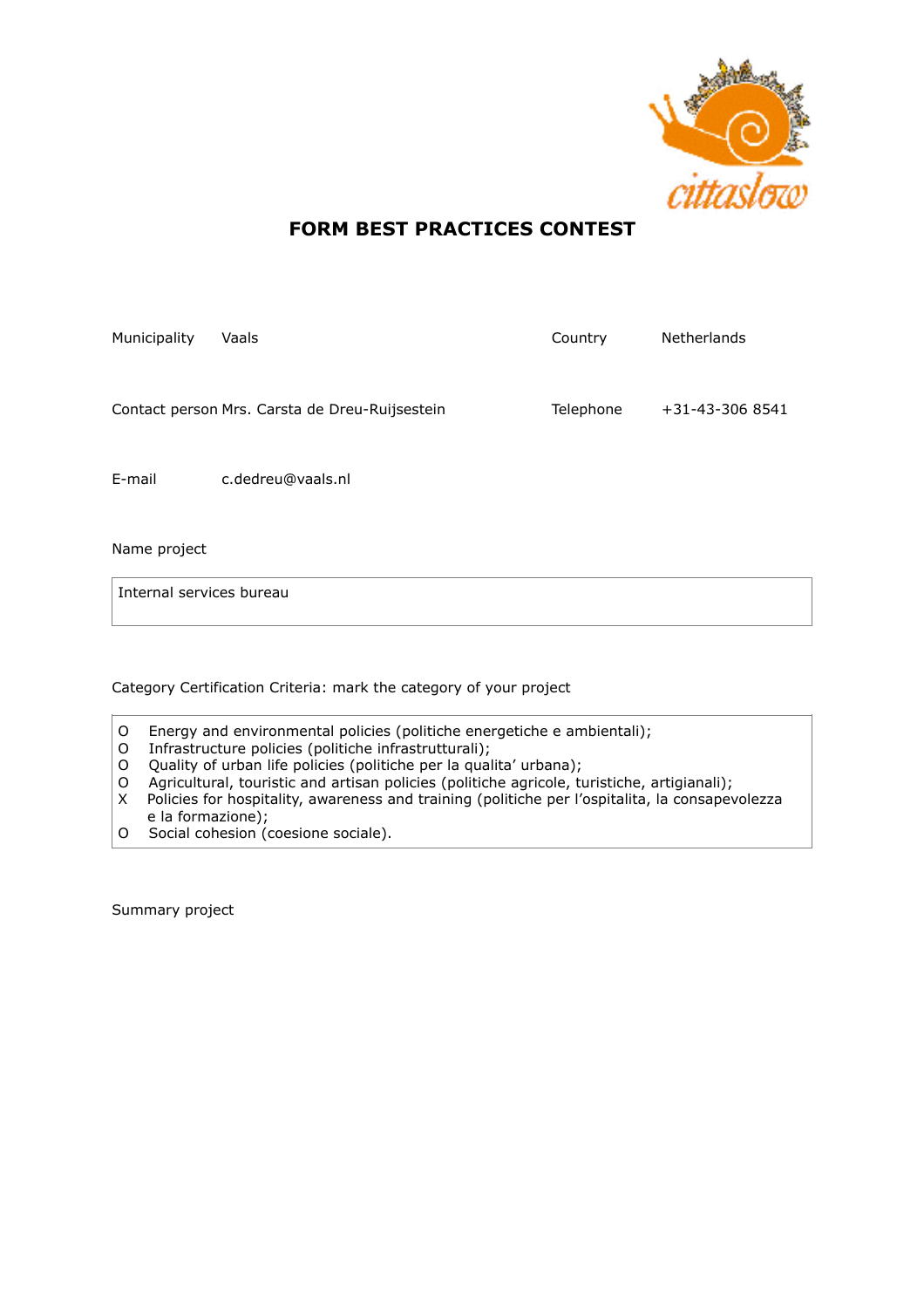

The municipality of Vaals supports people who temporarily receive unemployment benefits through an internal services bureau.

Whilst continuing to receive their benefits, these people can work in Vaals up to two times half a year, so one year in total. They perform a diversity of tasks with a focus on light administrative support.

Intensive coaching ensures the development of these people during their reintegration process whilst enhancing their chances on finding a new paid job. We expect full support from the benefit office: they need to offer training where needed, searching for appropriate job offers and help with the application process.

We aim to help people who really want to improve their situation. By offering work experience and intensive coaching through the municipality and the benefit office we think we can help achieve their goals. In the end this means that we have happier people, who have a fair chance of gaining work. This also means a decrease of payable benefits.

## Goal project

To help people who temporarily receive unemployment benefits during their reintegration process on their way to a paid job elsewhere.

The ultimate goal is for everyone who works for the internal services company will move to a paid job elsewhere within one year.

## Result project

Recently we started with two participants. Everyone involved is hugely enthusiastic and we are confident that they will find a paid job elsewhere within the year.

### Finance (costs and benefits)

No funds were needed to set up this project. By reshuffling tasks, one employee was able to take up the coaching of the participants. He also functions as the coordinator of the internal services bureau.

Ultimately, this project will save costs as the participants have a better chance of finding paid work and will not have to rely on benefits anymore.

### Staff (staff involved and use of time)

Please see above.

Additional information (if necessarily)